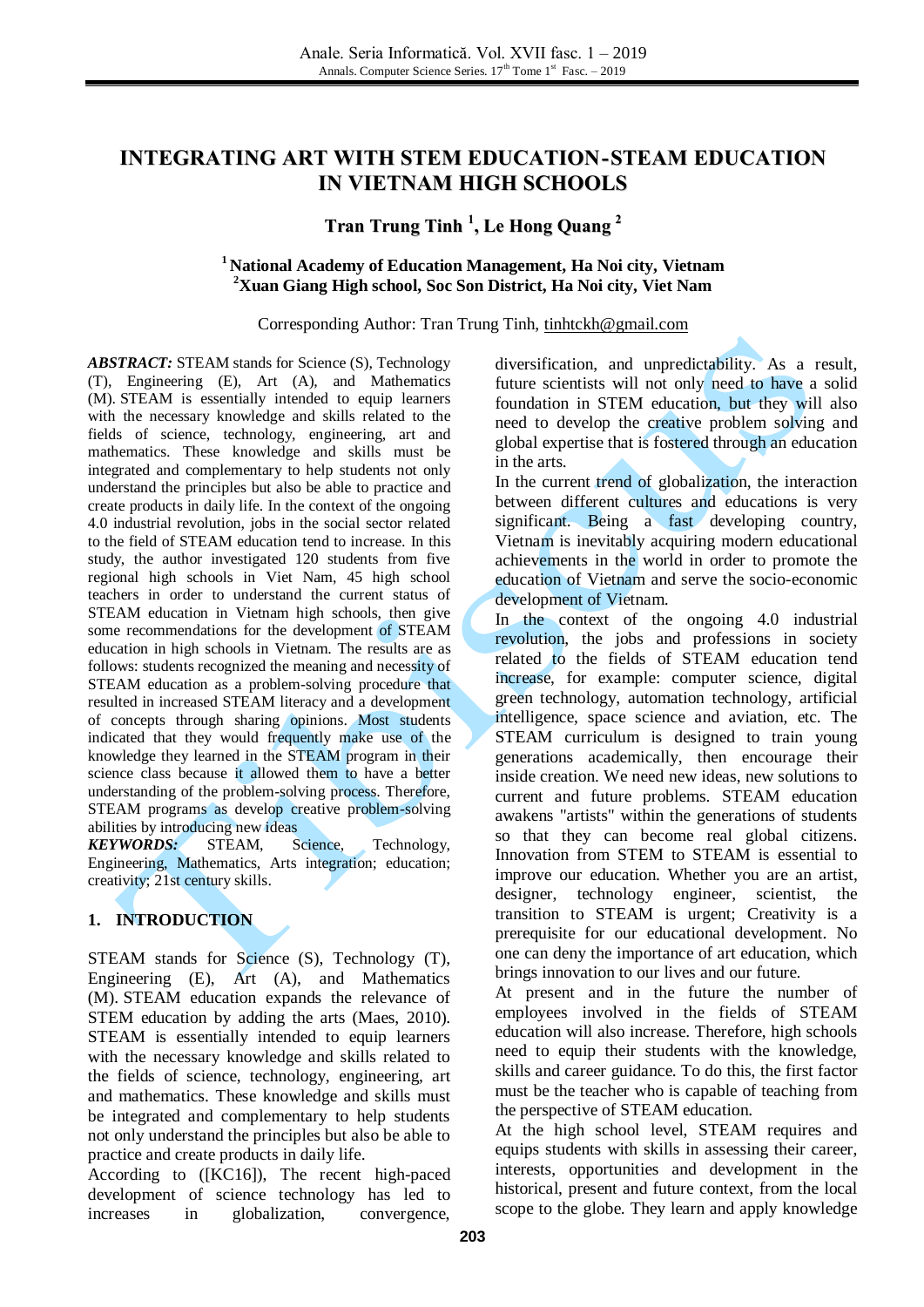from the background up to the specific skills and discipline through the implementation of real-world projects and the latest updates on relevant areas. Students also have the opportunity to self-assess their passions, interests, experiences and talents in order to improve the development of each individual day by day. This is extremely useful for students to pursue their future aspirations after graduation. With these advances, we believe that STEAM will help educate students - at every level and ability to become global citizens in their own communities.

This study is indeed practical in the development of high school teachers to capture the achievements of theoretical research, STEAM education in the world, help develop the education of Vietnam towards the development of comprehensive human.

## **2. METHOD**

## *2.1. Research Questions*

This study aims to answer the following questions: 1. What is the necessity of Arts in educational innovation towards STEAM education? 2. What is the current status of STEAM teaching in Vietnam high schools?

### *2.2. Research Design*

This study was designed to explore the STEM education perspective and the need for Arts in the evolution of 21st century educational approaches towards the STEAM education model; research on the state of teaching in STEAM education at high schools in Vietnam; learn the difficulties of teachers and students in the teaching and learning process following STEAM education.

### *2.3. Participants*

The survey was conducted on a sample of 120 students at three levels of education in 5 high schools (Nguyen Hoang High School, Thanh Hoa Province; Xuan Giang High School, Hanoi; Le Hong Phong high school, Dong Nai Province; Nong Cong 2 High school, Thanh Hoa Province; Ha Long High School, Quang Ninh Province) and 45 teachers teaching at high schools in Vietnam. Each school set up two groups and team members were randomly assigned in each school;

The main investigation method is asking the groups to solve the task in the context, then answer the questionnaire. Here, I use the cross-sectional survey with the data collected at the time of the 2017-2018 school year. Besides, I also designed two questionnaires to survey 45 teachers for the research process.

## *2.4. Data Collection Tools*

The experimental process consists of two phases:

- + Phase 1 (from September 2017 to November
- 2017): Design learning projects and questionnaires.
- + Phase 2 (from November 2017 to February 2018): Conducting survey.

I have conducted the investigation for 2 consecutive days. For each surveyed group, I discussed some of the basics of this research with teachers and students, including the purpose, meaning of the study to help students understand the importance of study, their role in research and how to participate. The requirement for students is that they work comfortably in teams (collaborating, co-ordinating STEAM skills) and demonstrate their competence. Students were very interested in this research topic and the way of participating. Then, students were organized in groups (8 students/group) to participate in the learning project (performing the task according to the context) with a duration of 2 days. After completing the task, I gave students the questionnaire and asked for the answer, then took it back. I also emphasized the meaning of the data collected from the questionnaire and asked the students to answer honestly, frankly just as their thoughts.

In addition, I gave 2 questionnaires of relevant content about STEAM education to the teachers.

# *2.5. Data Analysis*

In this study, to interpret the data, I used the following methods:

- Theoretical approach: to point out the need to conduct this study. I have studied and researched many STEM/STEAM-related materials and the paradigm shift from STEM to STEAM to gain an overview of research issues and theorical frameworks for this study.
- Survey-observation methodology was used to collect data on teaching activity from the STEAM perspective of teachers and students in high schools. I use this method to conduct a survey of 120 students and 45 teachers on the difficulties of teaching and learning STEAM through specific tasks, as well as the attitude of students and teachers about the STEAM education perspective
- The experimental method of education was conducted to collect data related to teaching from the viewpoint of STEAM education, from which to test the practical implications of the study as well as to point out the difficulties that teachers and students encounter in approaching STEAM education, then suggest ways to limit difficulties and improve the progress of high school students in Vietnam.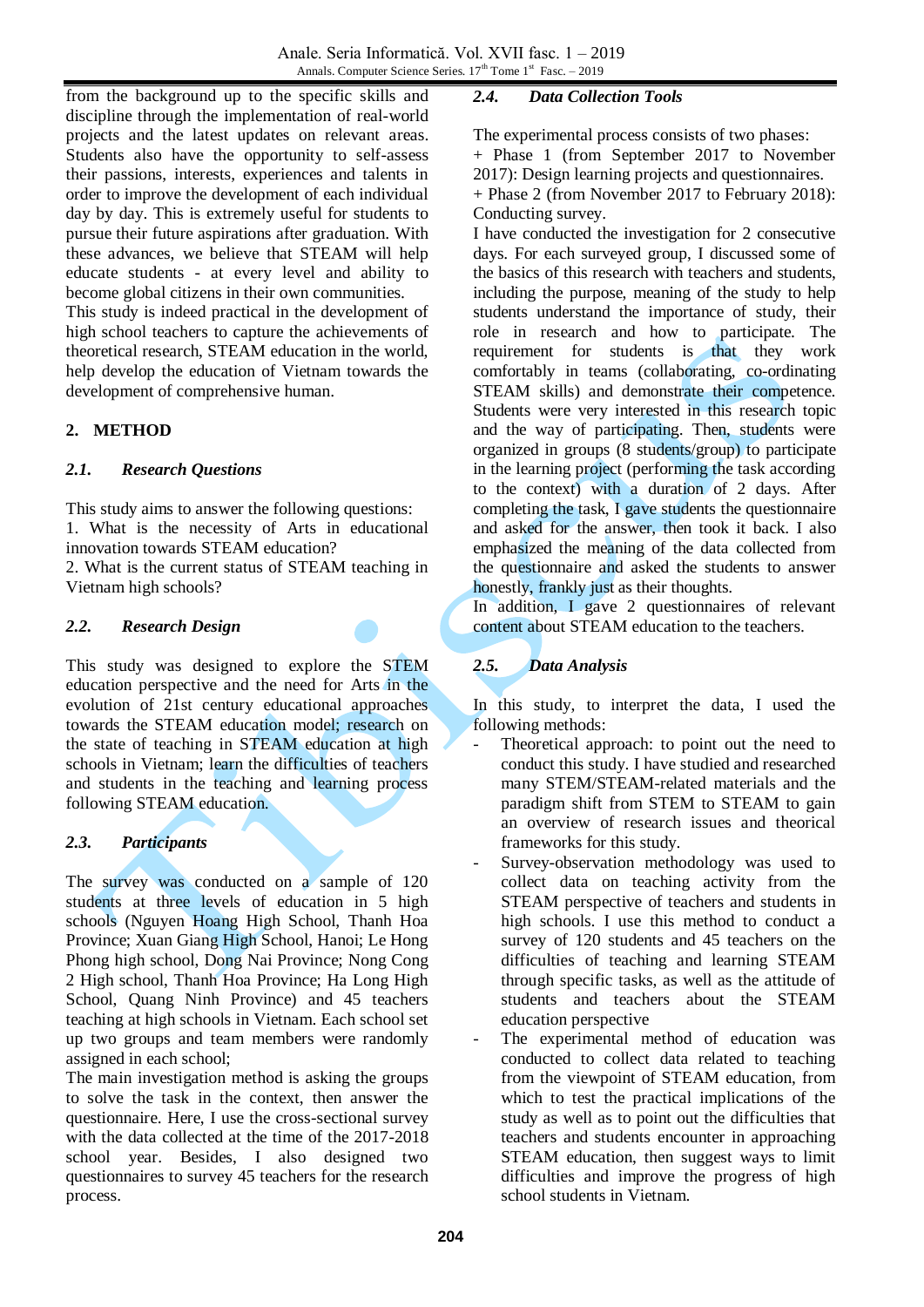Data sources for this study include: previous studies on STEM/STEAM education; observation; and answers from students and teachers' questionnaires. I did not record student paper grades, as it does not

make much sense for this study.

For each of the small questions in each assignment, I scored, statistically counted the percentage (%) of students achieving each grade point, calculated the average score of the respondent and the number of students gained over average score. By analyzing what students do on the task and on an assessment scale, I evaluated student progress in the context of solving tasks and difficulties that students and teachers may encounter... In addition to the evaluation based on the score, the study focused on the analysis of the product, the results of addressing the task of students, emphasizing STEM skills and artistic creativity in every product.

With the questionnaire, I statistically state the percent of students who agree with the assertions at given levels. The conclusions drawn from the analysis of questionnaires and questionnaires will help answer the research questions.

**Example: Making lanterns for the Mid-Autumn Festival in Vietnam (by T.V. Cuong and L.H. Quang, [TL18])**

#### **i. Objectives**

- To reinforce the concept of area of circle, triangle, hexagon, cubic ...
- To develop imagination of space, aesthetics.
- To recognize the efficient conversion of electrical energy into light.
- To design and build models using different materials and to test the functionality of the construction model with the selected materials.

### **ii. Knowledge link**

- *The project is related to:*
- Mathematic: Learn about units, scales, area formulas, some figures
- Physical: Relationship between the tension of bamboo sticks, steel rods, plastic rods to the curvature of rods, ...
- *Technique:* Assemble the details of the lantern
- *Technology*: Using safe, simple materials easy to use, environmentally friendly ...
- Art: Students need to be creative in every detail to design products that are user-friendly, userand attract students and users; Experimental design of some sample lanterns

*Prerequisites:* Understanding the relationship between cubes in space, the tolerance of materials.

### **iii. Resources required**

- Spreadsheet, bamboo stick, wooden stick, plastic rod, ... computer, scissors, pliers, small steel wire, rubber wire, glue, small wires with two intestines, led or Incandescent type 6V to 12V.

# **iv. Activity description**

**Activity 1**

To reinforce the lantern model, students and teachers raise questions, discuss ideas.

# *Discussion questions:*

- 1. Identify the basic structure of some lanterns?
- 2. Recommend material to make some parts of lanterns? materials should be easy to find, inexpensive and safe.
- 3. Outline the design of each model on the drawing.

#### *Notes for teachers:*

Students are divided into groups and provide relevant links. They can prepare and make frames for lanterns.



**Figure 1. A frame for lantern**

### **Activity 2**

- 1. Groups outline models and details on paper, on the floor, ...
- 2. Each group is given a work table. Students complete Worksheet 1 and present the results.
- 3. Students collect data and complete part 2 of the worksheet.

### *Discussion questions:*

- 1. For models using plastic rods, plastic tubes, we need to note the problems in the design
- 2. For models using bamboo sticks, what issues do we need to address in designing, assembling?

### **Activity 3**

Discuss with students to convert one-way electrical energy to light for lanterns; using colored paper, glossy paper to glue the sides of the lantern and create a beautiful light.

### *Discussion questions:*

1. Design the pattern on the sides of lanterns by combining colored paper or art paper, painting art Estimate the amount of art paper, art color paper (can be many different color papers), avoid wasting paper. What is the relationship between the design, animation, color paper, art paper color?

### *Notes for teachers*

- 1. In order to save time, teachers can allow students to complete part 2 of the worksheet by using a computer.
- 2. Teachers can remind students how to use rulers for measurement.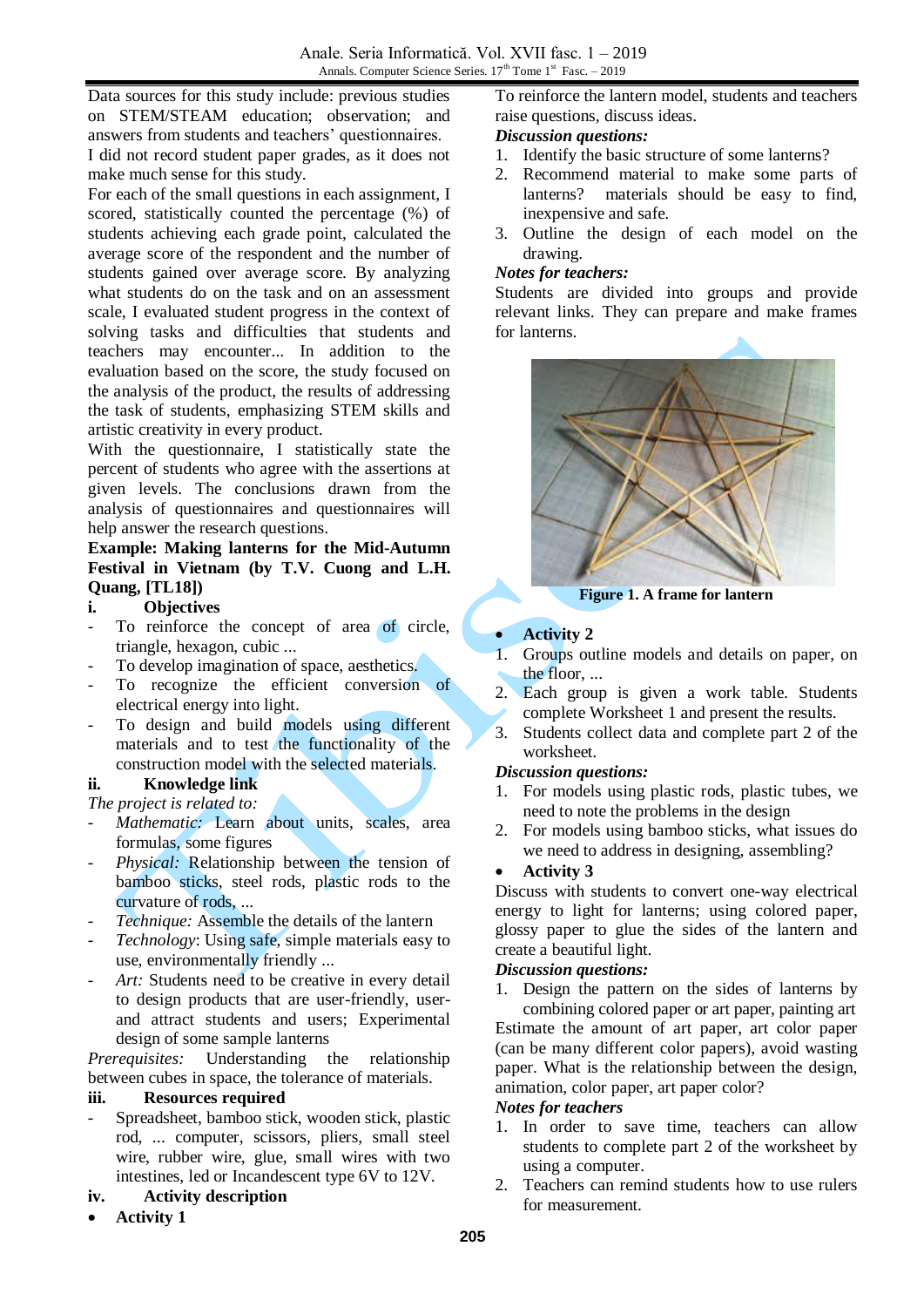## *Integration and Application:*

- Science: Convert electrical energy to light.
- Technology: Sample design and appropriate material selection.
- Technique: Making technical products, assemble them into lantern models following the design.
- Mathematics: Calculate the area of the models in two-dimensional and three-dimensional space; estimate the cost of materials ...
- Art: Remain innovative design, minimal components, aesthetics materials, friendly with the environment, creating the inspiration for the user.

# *This project product relates mainly to the following general skills:*

- 1. Collaborative skills
- Collaboration in groups
- Sharing responsibility and understanding the role of each member in building the lantern model.
- 2. Creation
- Improve and refine the design of the lantern
- Problem-solving skills
- Propose different solutions to increase the aesthetics and ease of making lanterns.
- Put into trial the different designs of the lantern in order to improve usability, environmentally friendly to user…
- Try and improve the solution through various experiments.

#### **Worksheet**

 **Student activity records of Group A and Group B are as follows:**

|         | <b>Ideas for the model</b>   | <b>Drawing</b> |
|---------|------------------------------|----------------|
|         | Model of star-shaped lantern |                |
| Group A | made of bamboo sticks        |                |
|         | Model of lantern made of     |                |
| Group B | plastic straws               |                |

One student represents each of the groups describing the drawings, explaining the source of materials and how they are produced

#### **Student activity records of groups A, B, and C are as follows:**





## **3. FINDINGS**

### *3.1. Answer the first question: What is the necessity of Arts in educational innovation towards STEAM education?*

There has been a long time at schools from elementary to colleges in many countries, where students study separate subjects in Science, Technology, Engineering and Mathematics. Each subject is taught separately. Students receive content in individual subjects, and these teaching methods rarely have a common although concepts and theories are interrelated in each content at each time of learning. There are a number of teachers who are beyond the scope of their teaching positions to share with the other subjects. However, it is only few teachers experimenting with integrated teaching methods.

The Correlation of Science conference in Cambridge in 1967 argued that education was losing its roundness, although integration of educational content had been debated for decades. Recent years have witnessed a dramatic change in STEM education throughout the United States and the World. In the United States, STEM education is a solution. However, the results are not really high. It can be said that STEM education lacks a very important part. It's Arts (A), a necessary competitive and creative future in STEAM.

The science of education cannot keep up with the current changes in science, technique and technology. Students use advanced technology products that are no longer strange, which also creates a gap in creativity in the science of education from elementary to high school and university. Therefore, many experts has argued about the relationship between science and art. In this view, art education is very important in developing highvalue creativity in modern education. Therefore, art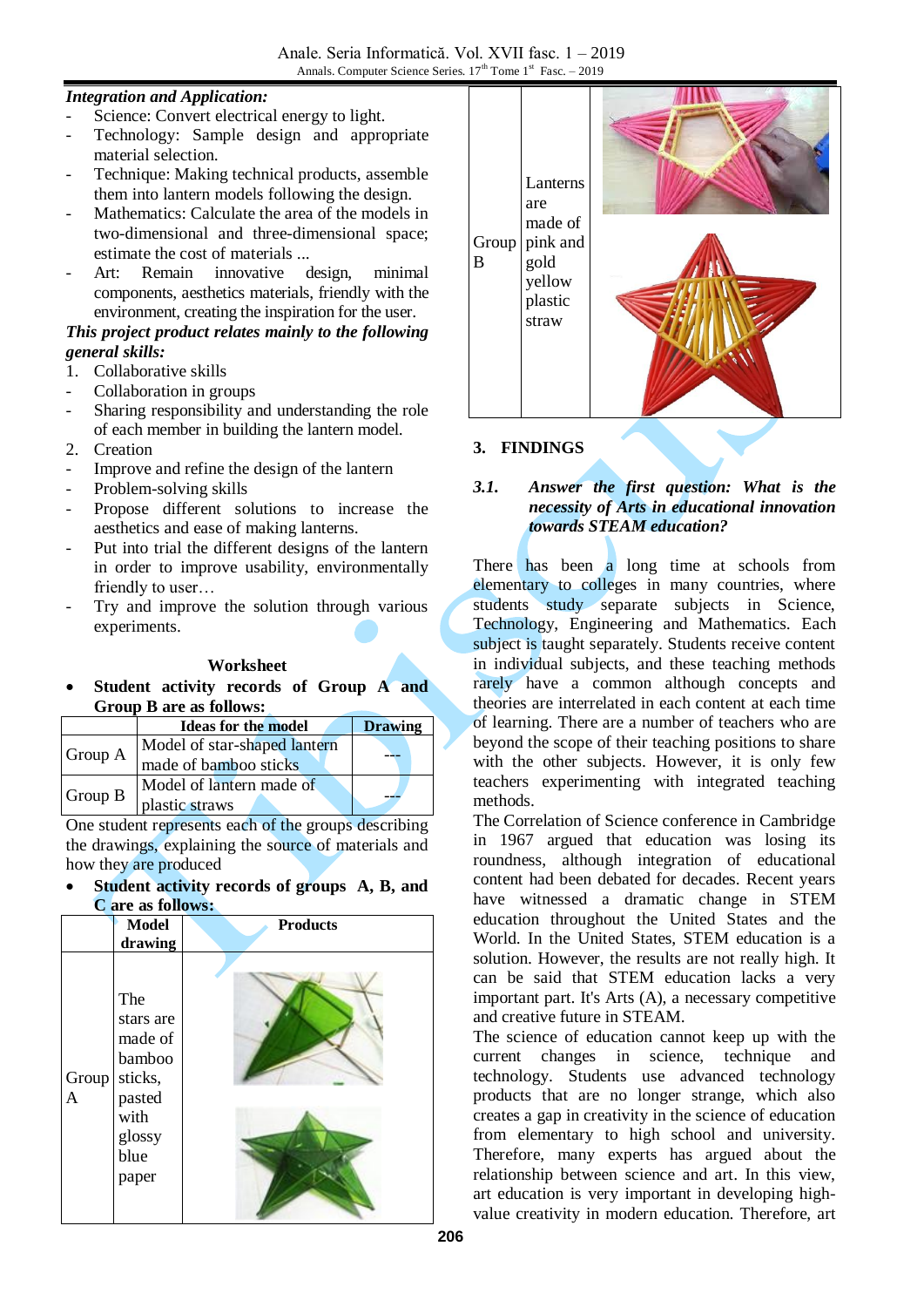should be added to the education of Science, Technology, Engineering, and Mathematics toward the form of teaching STEAM.

On May 6, 2011, the Obama Administration for the Arts and Humanities issued a report at the Arts Education Partnership (AEP) Conference called "Reinvestment in Art Education: Mastering the future of America through innovative schools". The commission stated "When students participate in the arts, their achievement may be fourfold, GPA/ SAT scores are also higher, and they can improve their IQ score in space-time by up to 56%. The maths of the 12th grade students is significantly improved. Students interact more with their teachers and friends, and become more confident in presenting their views better than before". The report demonstrates the importance of linking art, culture, creativity and innovation, and the emergence of a new program to reform the US education ([TNL17]). We seem to forget that innovation does not really come from a mathematical equation, technology, or new chemicals. It comes from places like art, design, or simply it comes from ourself. Innovation in the lives of people in general and in the sciences in particular is always linked to human experiences, in some way, directly or indirectly. Human experiences come through interaction with art-related things such as listening to music or contemplating a work of art. The art itself helps you see in a more natural, receptive way, and in a more open space. Our world is built by analytical thinkers. However, the artist or the designer - the intuitive thinker will be the person who opens us to countless possibilities. The great innovations are born when we know to combine analytical thinking and intuitive thinking together.

Dr. Jerome Kagan, Professor of Honor at Harvard University, one of the 22 most famous and respected psychologists of the 20th century, says art contributes to motivational learning. Because the arts often incorporate the three main tools that the human brain uses to acquire, store, and convey knowledge, namely, motor skills, visualization, and language. Dr. Kagan spoke at the talk about the acquisition, the art and the human brain at John Hopkins University in 2009: "Art and music require people to use both knowledge of charts and processes, which will enable a child to understand more broadly and deeply about something and the world."

According to Michelle H. Land ([Lan13]), Madden ([Mad12]), Nance ([Nan12]), T.T. Tinh et al. ([TNL17]), educated officials, educators and professionals have paid much more attention to enhance the educational foundation to better prepare students for analytical and creative thinking. The traditional STEM (science, technology, engineering, math) focuses on convergence skills while the art focuses on different skills.

The integration of both STEM and Arts content becomes more subtle and serves many purposes for life. STEAM does not simply "add" the arts to the equation or use an artistic element (design) in a lesson. It is looking for natural standards linking Arts and STEM content, and then teaching in and through such standards. Obviously, this is a more robust and meaningful process than a unique project of artistic design. If we really have this debate, we need to be aware not only of the definition, but of the process and the design of the curriculum behind what STEAM really means. As the economic activity of the nation and the world continues to evolve rapidly, the need to invest in education that promotes innovation and creation has become a cause for central themes in public dialogue. ([Imm12]).

Historically, the United States has been seen as a leader in innovation. There has been a sharp decline in innovative ideas of American innovation ([Whi12]). According to [Michelle H.](http://www.sciencedirect.com/science/article/pii/S1877050913011174#!) Land ([Lan13]); Root-Burnstein ([Roo12]), advances should not be only from technology but also from the combination of technology and creative thinking through art and design. If the United States wants to remain a global competitor, it will be important to foster creative and practical thinking. As long as an individual pushes personal boundaries and developes his own methodologies creatively, he can have a creative practice in some field. In addition, art (A) can help develop STEM skills because of more different approaches.

Immerman ([Imm12]) commented that the current emphasis on STEM education should be extended emphasis on art and design. Harvey White, founder of Qualcomm Inc., initiated a public dialogue advocating STEAM to replace STEM. His views have been followed by innumerable additional voices that increase the importance of the role of Art Education and its importance to the future of the United States. The recent departure of Steve Jobs has reminded us all about the importance of design to the success of technology, meeting the high demands of today's society and the future. Anne Jolly ([JD14]) has spent a lot of time writing curriculum that integrates mathematical and scientific standards in a specific part to solve practical problems. This also has the advantage that math and science teachers work together on technical challenges. Many teachers consider art standards to be equal partners with math and science standards in a STEAM project. That certainly seems reasonable and also relevant to the art teacher (or music) in a meaningful way. However, we need to be aware of the definition of STEAM. Brianna ([JD14]) says that art is not the "tool" to exploit in the STEM change. Art is sometimes the thinking, the thought, the emotion and the existence of it. Are we often lauded that many students do not have the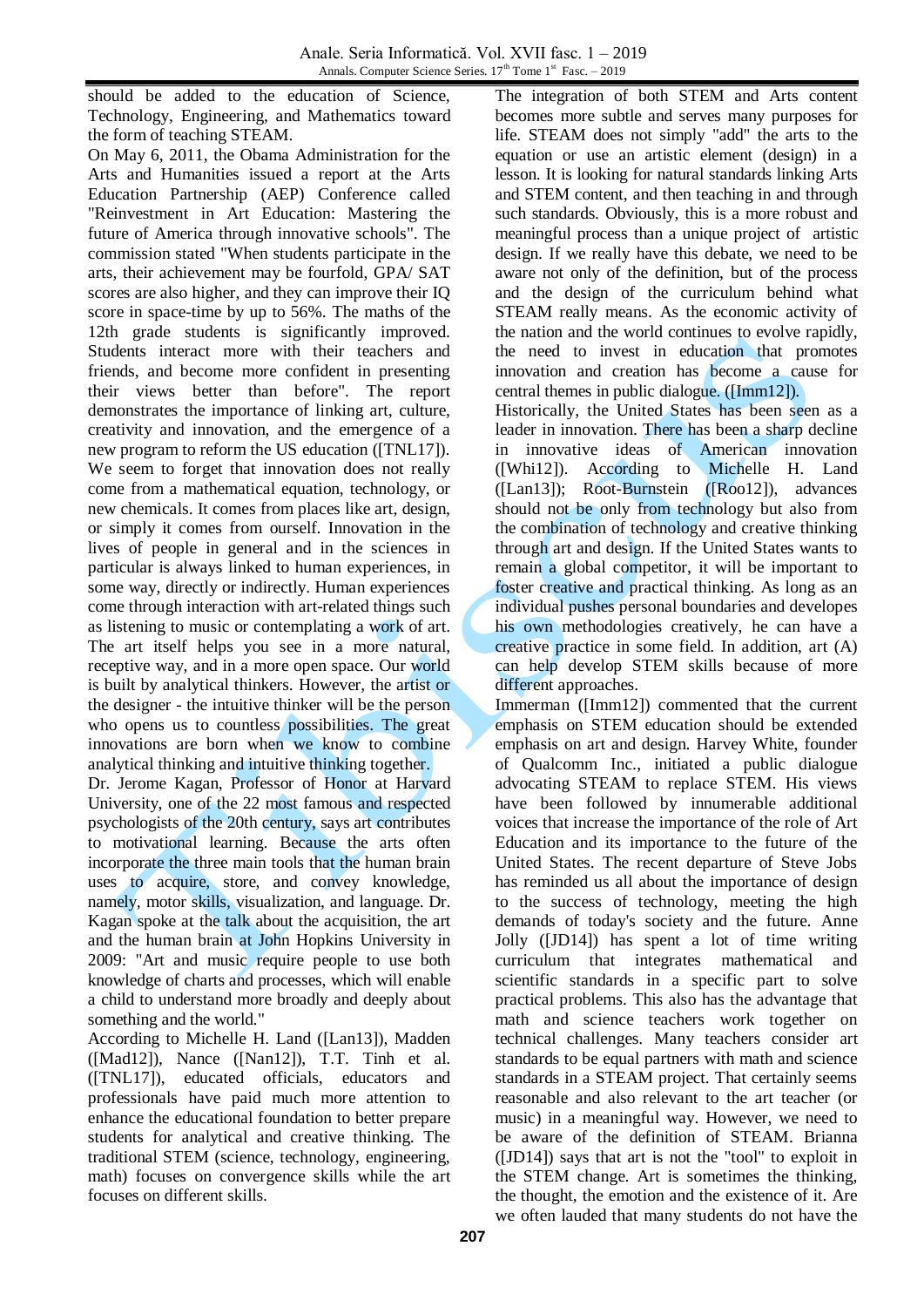necessary skills to understand and evaluate a (or non-pop) dance music performance? How does a society get affected by the kind of thinking that always has art in it? Art is not an instrument, but a means of communicating the emotion that STEM cannot achieve. Just like students need to master basic skills such as multiplication, division, and algebra before solving the integral, there are countless cognitive, emotional, and motivational skills that must be learned in the visual arts to achieve maturity. These should be placed in the school's program. Then, if there is an opportunity for interdisciplinary study in science, mathematics or world history, students may participate after knowing that visual arts have a valuable place in the community, nation, school, and contribution from equal status. Visual arts, and all arts, in general, provide ways of thinking, problem-solving, and action that are not found in other topics. When art has achieved equality in the hearts and minds of all educators, parents and community leaders, the STEAM model will have the opportunity to truly bloom. Many argue that it is advisable to combine three different concepts into an 'A' letter that stands for 'Art' and produces a beautiful word STEAM. However, let's make it clear that art and design are different. As educators, we understand the differences and ways in which these concepts and the two principles of art and design can be integrated, enhanced through creative confidence. Design is not just an image, design is not 'style', the design combines form and function, bringing the intention and purpose. On the other hand, art can be the expression or application of an innovative skill, typically as a visual form; however, music, literature, dance and performances are expression forms of art. When we talk about combining art in STEAM, we tacitly understand two creative principles or expressions and understand the humancentered approach to a project and apply the design principles to solve the problem by combining the model and its function. Alison Derbenwick Miller ([JD14]) says that the STEM/STEAM debate actually reflects a profound debate on educational intent. He argues that if the economy is driven by great paintings, novels or witty plays rather than technological innovation, no one can bother about STEM education. The STEM demand is "STEM" in general only if those skills are needed to support economic growth. Our students need a quality education that allows them to make informed decisions that affect their world and way of life. The STEM/STEAM debate is really important and difficult in shaping responsible education. Kris Murphy ([MH15]) argues that STEM students miss out on the value of art. Certainly, we would agree that increasing interest in STEMs (science, technology, engineering, and mathematics) creates a

big trend in US universities, due to good promising career after graduation. Do we still have to focus on hard science to prepare students? What is the role of art when changing STEM into STEAM? Kris Murphy said that art is really important to help prepare our young people for careers in STEM. With the exponential growth of data and large data analysis, new career paths have formed that require more than typical STEM skills. We should consider a simple, proven approach based on work by the STEAM fields, demonstrating why we feel students do better when art is incorporated into the STEM program.

Dr. Amy B Hollingsworth ([MH15]) argues that instead of forcing Arts on STEM, let consider A aesthetic. STEM students should appreciate the aesthetics associated with a good product. Just as Apple has found the perfect combination of design and usefulness, STEM students have to admit that what they are designing must be friendly and compelling. What can begin as a rudimentary technical product must ultimately be felt by the user experience process. Many technology designers have been hampered by this problem - if you design it, but the user does not use it, this technology will die.

Recently when talking about the product of labor in the STEM field, CEO Akio Toyoda excitedly talked about the new generation Camry with two options of sexy and really sexy. "I know that calling the Camry is a sexy car right now that sounds overstated to many people, but I really believe the design department has done something unprecedented." The interesting moment is one of many new cuts in Toyota's shift, a car company has been tied to a conservative image, slowly improving. Neutral philosophy in the product, creating a priceless value for durability, keeping prices did help Toyota become a leading car company. Along with that is the boring design, everything is normal at the perfect level from design to performance. The current context with changing customer tastes cause Japan's largest car maker to look back. Toyota Way with 14 principles of governance is the handbook to elevate the car industry to the current position. Akio Toyoda said at a press briefing in May 2017: "I feel something is wrong about whether we should or should not produce cars that consumers expect". Paying much attention to the design makes the car user's emotions secondary. Toyota acknowledged that after years of listening. They changed by giving more power to the design department. Thanks to that, it brings a new wind for the dynamic and alternative design.

According to Deron Cameron, former President of UPES, the first STEAM School in the United States, the current TCSS Coordinator, STEAM represents a paradigm shift from tradition basing on standardized test scores to a modern ideal focusing on evaluating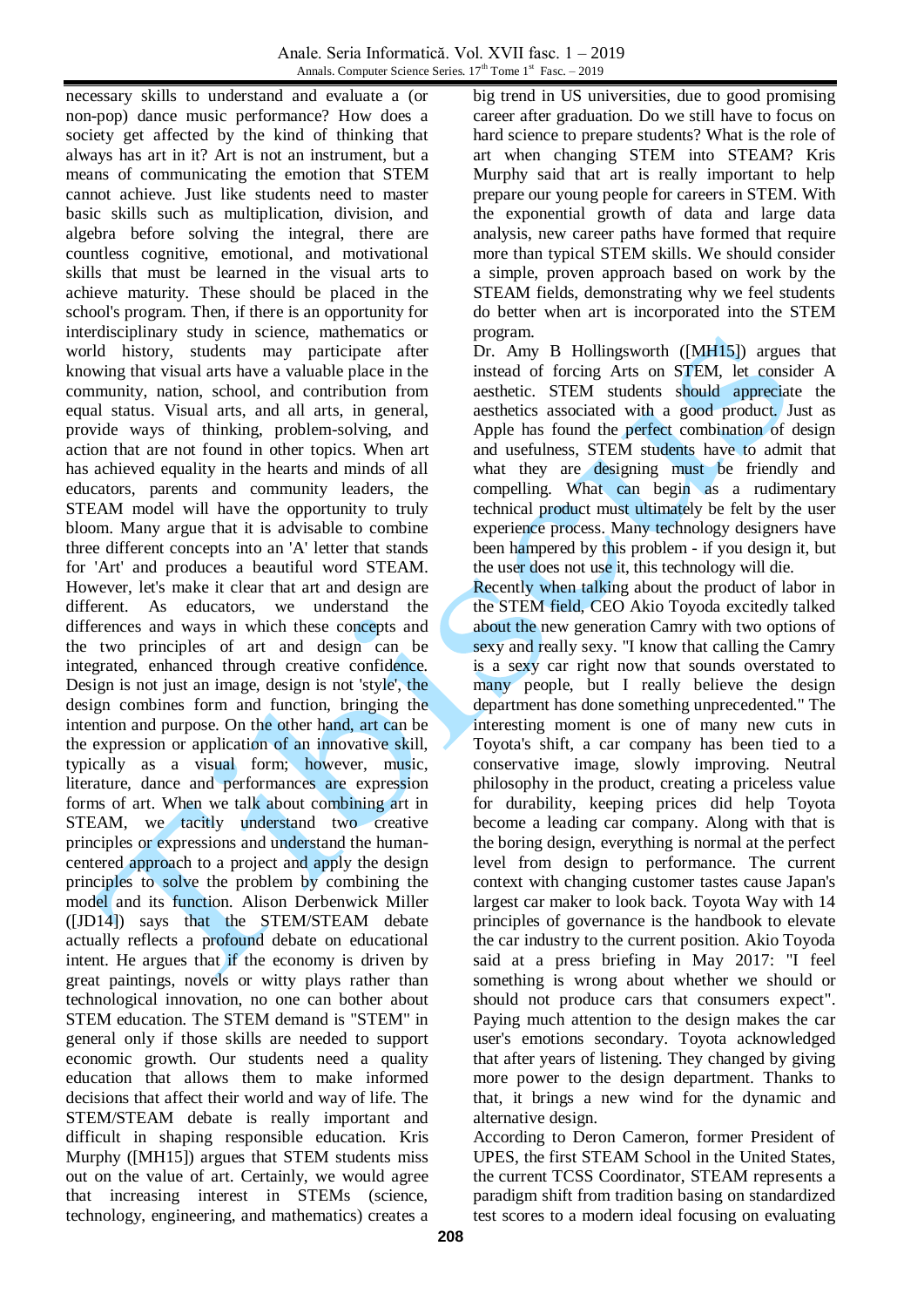the learning process as well as the results. In essence, STEAM education dares students to try a variety of ideas, listen to different opinions and create a knowledge base that fits into real life.

### *3.1.1. Questionnaire*

#### *For students*

The survey was conducted on a sample of 120 students from all three levels in 5 high schools (Nguyen Hoang High School, Thanh Hoa Province; Xuan Giang High School, Hanoi; Le Hong Phong high school, Dong Nai province; Nong Cong 2 high school, Thanh Hoa province; Ha Long High School, Quang Ninh). Each school has 2 groups with 24 students of each group.

Through investigation, I found that:

For the role of art: (45.83% and 36.67%) answer very important and important. Students are aware of the need for creativity in the process of learning to solve tasks, consider the real results. they found that the creative team had the product close to their expectations. As for the average (9.17%) response to the role of art, according to the author, most of these students do not distinguish between artistic elements in learning activities. Sometime they felt ambiguous between Specific art and artistic elements. Only (8.33%) are not interested in the role of art, these students are often poorly trained in STEM, not actively involved in general activities. Join group activities: (40.83% and 42.50%) of students think that group work in learning is very important and important. It helps students demonstrate skills and apply them to solve tasks. (4.17%) students do not pay attention to group or individual activity. This percentage explains that group work is essential for learning from a STEAM perspective.

| Table 1. The necessity of Art and learning activities through the project in high schools in Vietnam |  |
|------------------------------------------------------------------------------------------------------|--|
|------------------------------------------------------------------------------------------------------|--|

|                                      | Very important           |       | Important                        | <b>Normal</b>            | Unimportant |                          |               |
|--------------------------------------|--------------------------|-------|----------------------------------|--------------------------|-------------|--------------------------|---------------|
| <b>Content</b>                       | Number of<br>respondents | $\%$  | Number of<br>$\%$<br>respondents | Number of<br>respondents | $\%$        | Number of<br>respondents | $\frac{0}{0}$ |
| The role of art in STEM<br>education | 55                       | 45.83 | 44<br>36.67                      | 11                       | 9.17        | 10                       | 8.33          |
| Join group activities                | 49                       | 40.83 | 51<br>42.50                      | 15                       | 12.50       | 5                        | 4.17          |
| Learning through<br>projects         | 57                       | 47.50 | 47<br>39.17                      | 9                        | 7.50        |                          | 5.83          |
| Creativity in the product            | 43                       | 35.83 | 42<br>35.00                      | 26                       | 21.67       | 9                        | 7.50          |



**Chart 1. The necessity of Art and learning activities through the project in high schools in Vietnam**

Learning through the projects: Through the table, we find that most students who wish to participate in group activities highlight the problem of learning through projects. It helps students to experience, express themselves, and do experiment with their ideas.

Creativity in the Product: The innovation of STEAM education that STEM education previously did not bring is that the product is embellished by art, the product is highly appreciated not because of the difficulty in the real present, but because that product is then used. The table shows the importance of creativity in the implementation process and in the product.

*For teachers*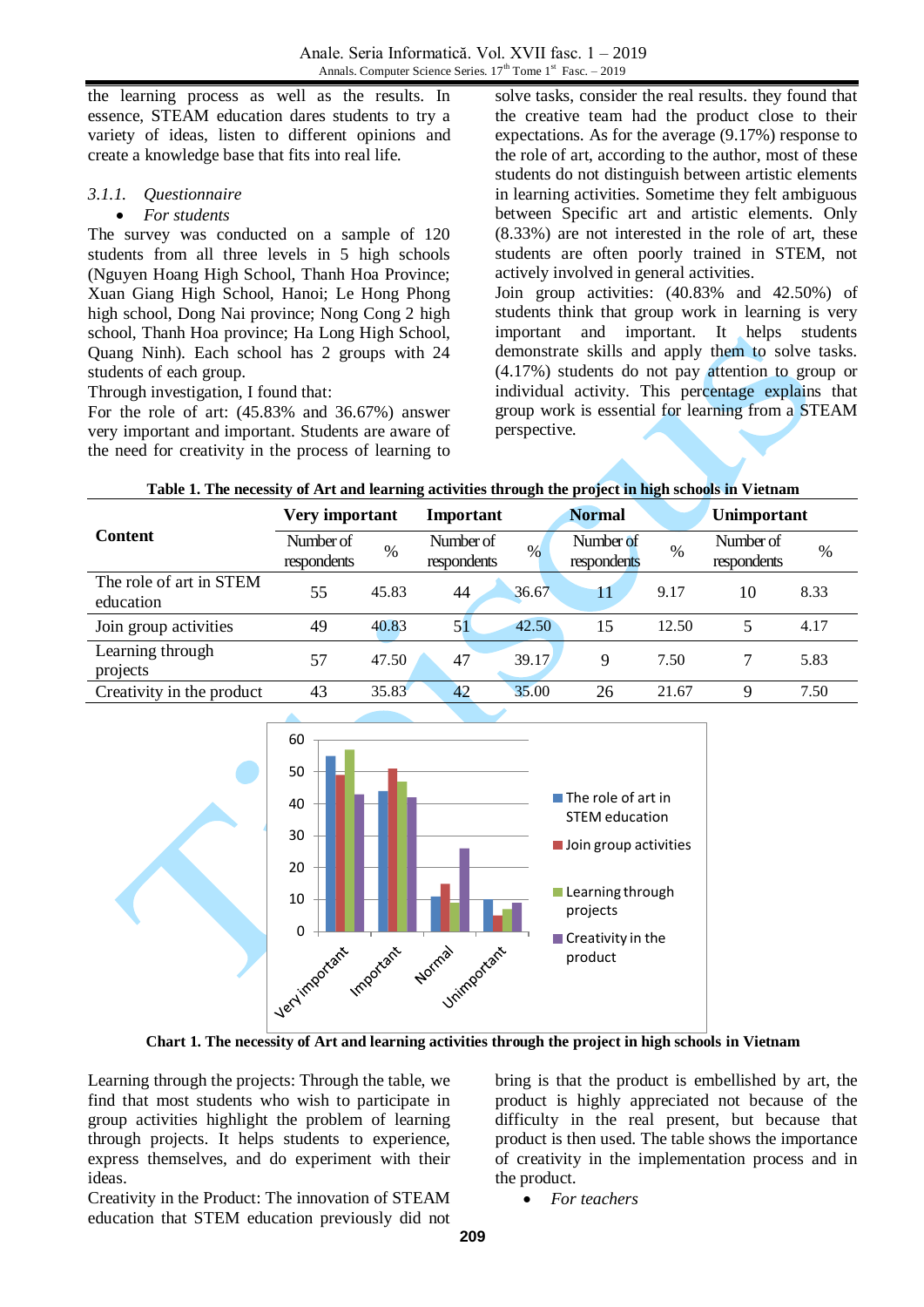The survey was conducted with 45 teachers applying STEAM to teaching in high schools in Vietnam. The teachers answered the questionnaire by circling the answer and answering open questions. Through investigation, I found that:

For the role of art: (44.44% and 40%) respond in very important and important, the majority of respondents are aware of the need for art in education. They said that the world's inventions also begin with creative thinking and artistic aesthetics, so education also needs to be brought into the teaching and learning process.

The explanation for the proportions (11.11% and 4.44%) of uninterest in art, according to our understanding, most of these teachers are older, they are weak in STEM skills, and they find no motivation for the innovation of teaching methods. They think that completing textbooks is enough. This is a reality in Vietnam, because these teachers are trained at Vietnamese universities in a time of underdeveloped society, where they have no access to learning and awareness of STEM skills for teaching.

For the STEM transformation to STEAM: From the data sheet and the survey, I found that teachers who appreciate the role of art are also teachers who propose innovative teaching methods following STEAM education. (13.33% and 4.44%) is not interested, because of the lack of initial STEM skills and not enough motivation to change their teaching method. Based on the above, I think art is an important component of STEM and STEAM dialogue. Without the creativity and freedom of art, STEM would not exist. Art helps us create the impossibility, helping students become a full-fledged citizen of the 21st

century. Art provides openness to learning - an opportunity to express yourself in a field, extend a person's vision. Thus, art should play an integral role in educating our future citizens.

|                                                      | Very important           |       | Important                                       | <b>Normal</b>           |       | Unimportant                            |      |
|------------------------------------------------------|--------------------------|-------|-------------------------------------------------|-------------------------|-------|----------------------------------------|------|
| <b>Content</b>                                       | Number of<br>respondents | $\%$  | <b>Number</b><br>of<br>$\%$<br>responden<br>ts. | Number of<br>respondent | %     | <b>Number</b><br>Οt<br>respondent<br>S | $\%$ |
| The role of art in STEM<br>education                 | 20                       | 44.44 | 40.00<br>18                                     |                         | 11.11 | 2                                      | 4.44 |
| <b>STEM</b> education should<br>be replaced by STEAM | 19                       | 42.22 | 18<br>40.00                                     | 6                       | 13.33 | 2                                      | 4.44 |



**Chart 2. The Need of Art in Educational Innovation, toward STEAM Education in High Schools in Vietnam**

#### *3.2. Answer the second question: What is the current status of STEAM teaching in Vietnam high schools?*

In the context of the ongoing 4.0 industrial revolution, the jobs and professions in society related to the fields of STEAM education tend to be

increasing, for example: computer science, digital green technology, automation technology, artificial intelligence, space and aerospace science, etc.

As ([Ngu13]) poses questions such as: How to achieve success in a modern society filled with information, constantly moving, changing non-stop? According to ([Mar07]), the era in which we live is a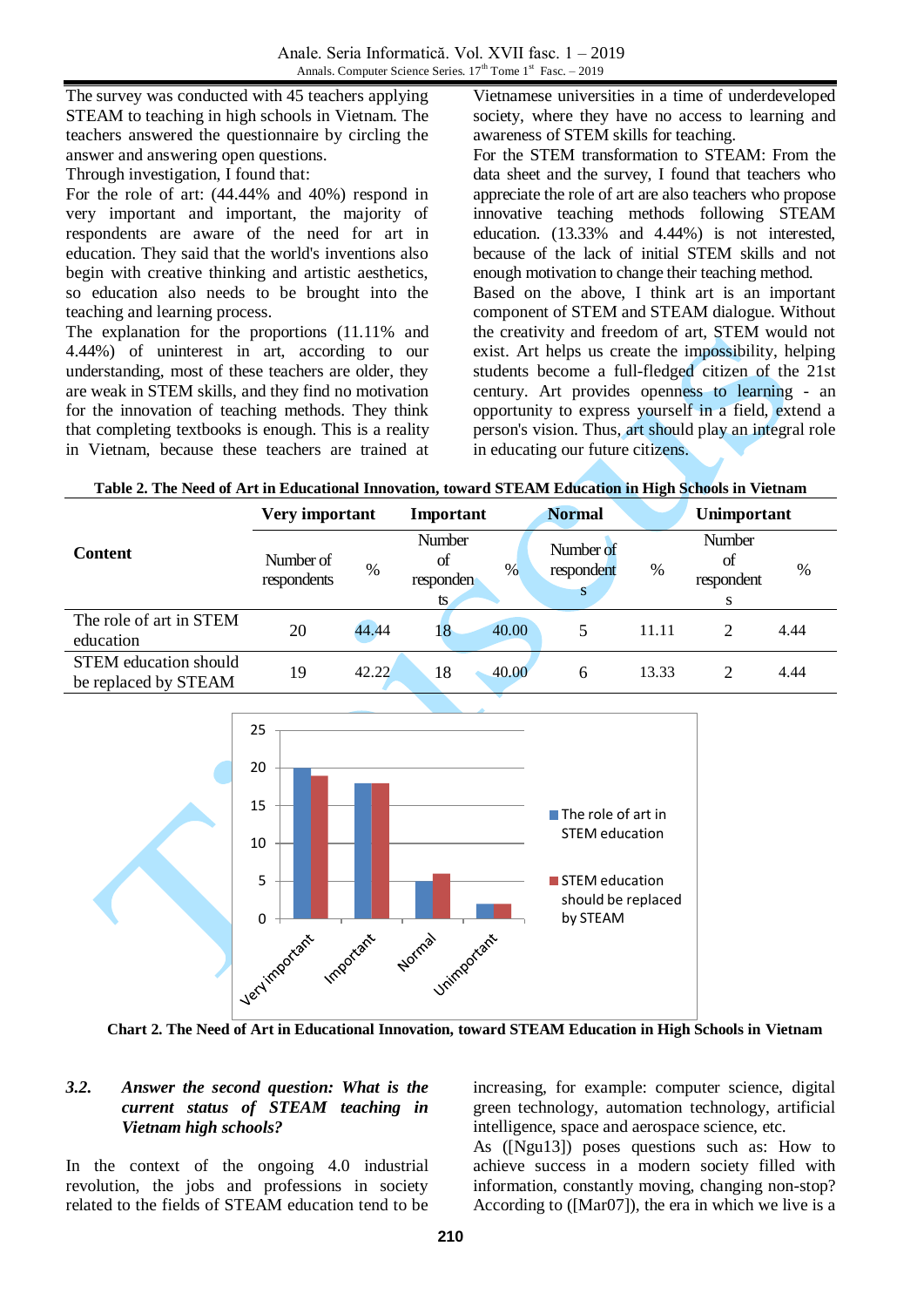time of intense scientific and technological competition between nations. In that context, a country that does not develop its own scientific and technological capabilities can hardly avoid lagging behind. Thus, an advanced education creates high quality human resources contributing to the development of national science and technology capacity.

According to ([Do17]) in the real situation of the country in terms of qualifications and capacity of management staff and teachers; material facilities at schools; local socio-economic conditions, etc., the application of STEM education is not simple. In addition, integrating and developing problemsolving capabilities associated with practice are difficult issues for teachers today. It has been emphasized many times over the years, but the reality is that the school is not as expected. It can be said that STEM education is only available at some high schools in the form of attracting some students to take part in the competition, typically the Intel ISEP exam held annually. For each form of education, we need to choose the most appropriate form of assessment. However, the mindset "Test

what you study" is a big barrier in bringing STEM education into the school. According to Do Duc Thai of the Hanoi University of Education, Nguyen Thanh Hai of the University of Missouri, both have the same opinion: STEM education is not programming and robotics. According to Richard Sherwood, president of the American Education Group ([Van15]). "The STEAM program is so successful in inspiring students. They even do not realize they are absorbing large amounts of knowledge through passion to become a technology engineer, a researcher" Inspiration is always an important factor for children to find passion and develop their potential.

# *3.2.1. Questionaire*

As shown in Table 4, 39.2% of the students recognized STEAM as a "problem solving procedure using convergent thinking," 35% thought of it as an "instructional procedure for knowledge generation," and 25.8% perceived it as "finding a solution on their own in the STEAM activity."

| Table 3. Analysis of survey data on teaching status following STEAM perspective |                                                                                                                                                                                                                                                                                                                                                                                                                                                                                                                           |  |  |  |  |
|---------------------------------------------------------------------------------|---------------------------------------------------------------------------------------------------------------------------------------------------------------------------------------------------------------------------------------------------------------------------------------------------------------------------------------------------------------------------------------------------------------------------------------------------------------------------------------------------------------------------|--|--|--|--|
| <b>Content</b>                                                                  | <b>Analysis of survey data</b>                                                                                                                                                                                                                                                                                                                                                                                                                                                                                            |  |  |  |  |
| Understanding<br><b>STEAM</b><br>education<br>philosophy                        | (11 teachers /45 teachers are 24.44%) of teachers do not understand enough about STEAM<br>education, some teachers think that STEAM education is teaching students to design<br>robots; (33 teachers /45 teachers are 73.33%) of young learners who are dynamic, eager to<br>learn information and knowledge through books and over the Internet understand the<br>nature of STEAM education and eagerly designing STEAM instructional programs. The<br>majority of students (104/120 students are 86.67%) misunderstood. |  |  |  |  |
| <b>STEM skills</b>                                                              | (32 teachers /45 teachers are 71.11%) of teachers said that they were not trained these<br>skills, most of them self-accumulated over time; The use of STEAM skills in teaching is<br>limited, lack of coordination between teachers, experts in the fields of STEAM and<br>students                                                                                                                                                                                                                                      |  |  |  |  |
| The environment<br>for STEAM<br>teaching and<br>learning                        | In Vietnam, the design for STEAM teaching is very difficult with (32 teachers /45 teachers<br>are $71.11\%$ ) of teachers and (102 students /120 students are 85%) of students believe that<br>most teachers and students are taking advantage of the materials in life to serve STEAM<br>study. The schools always lacks the facilities for teaching STEAM. As a result, the<br>teaching of STEAM in high schools is very limited.                                                                                       |  |  |  |  |
| <b>Product Reviews</b>                                                          | (38 teachers /45 teachers are 84.44%) teachers said that most of the products created after<br>the STEAM study projects were almost unused; Educational administrators do not pay<br>much attention to the products of the learning process. (6 teachers /45 teachers are<br>13.33%) of teachers do not pay much attention to the product (ie, regardless of creativity,<br>art, aesthetics, etc.) during the implementation process.                                                                                     |  |  |  |  |
| Ideology of<br>Educational<br>Managers                                          | (41 teachers /45 teachers are 91.11%) Teachers believe that educational managers have not<br>called for strong innovation in the minds of teachers. There are no policies to support<br>teachers' research and teaching practices following STEAM. In addition, (31 teachers /45)<br>teachers are 68.89%) of teachers say that educational managers themselves have been not<br>yet aware of STEM and STEAM education.                                                                                                    |  |  |  |  |
| Family and<br>society                                                           | Through the students and the learning process, I have found that most parents do not care<br>about STEAM. They just really involve when being asked by the teacher or students.<br>Outside the school, STEAM's educational philosophy is blurry, largely unappreciated and<br>uninterested in learning from any educational point of view! In Vietnam, the evaluation of<br>learning outcomes is still based on the traditional form of assessment.                                                                       |  |  |  |  |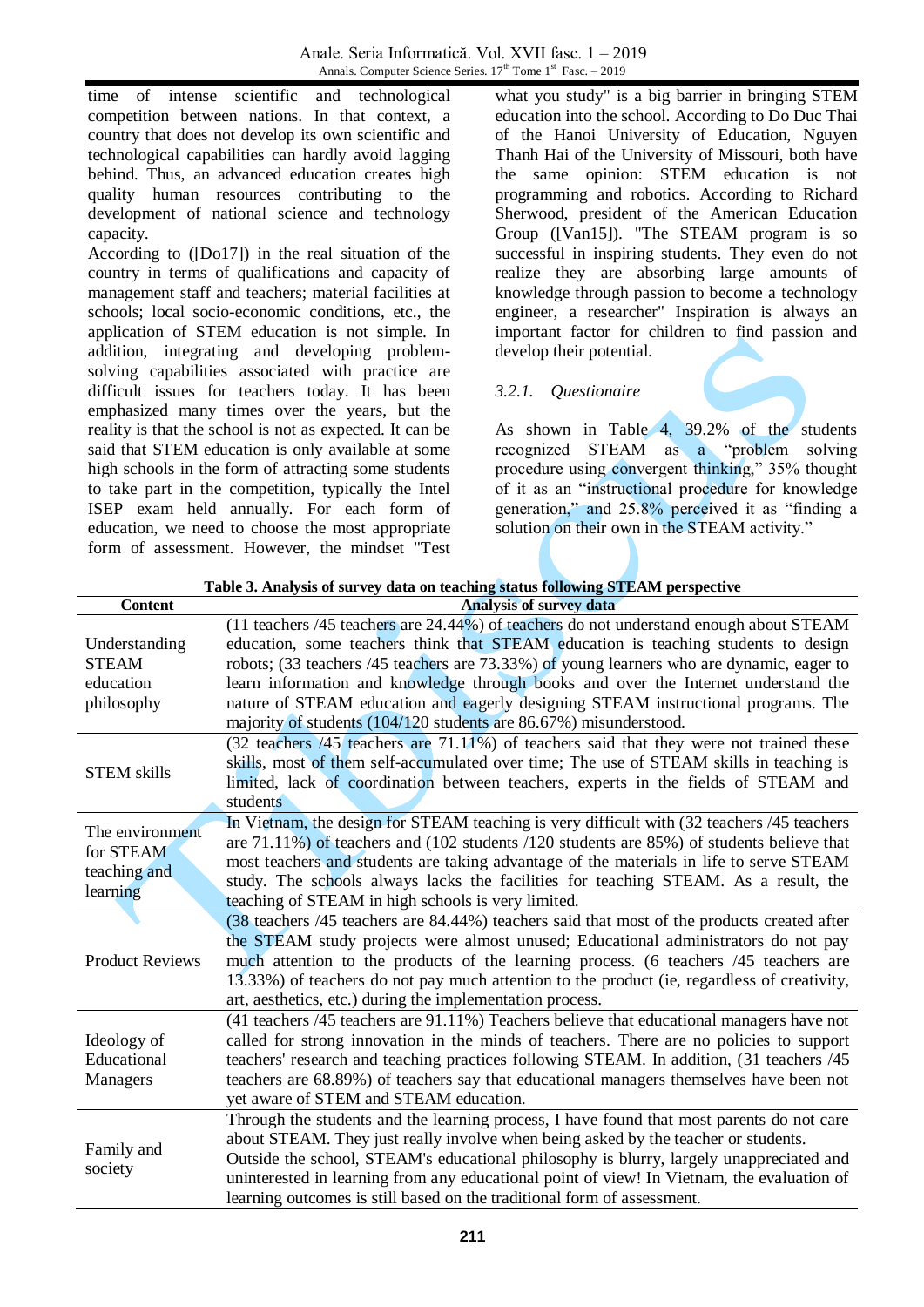| Table 4. Students' awareness of the meaning of STEAM (N=120) |  |
|--------------------------------------------------------------|--|
|--------------------------------------------------------------|--|

| Students' awareness of meaning of STEAM               | $\%$ |
|-------------------------------------------------------|------|
| Problem-solving procedure using convergent thinking   | 39.2 |
| An instructional procedure for knowledge generation   | 35   |
| Finding a solution on their own in the STEAM activity | 25.8 |

In Vietnam, at high school education level (career orientation) the study and teaching from the viewpoint of STEAM education is almost none. It is sometimes seen in some competitions that describe this form of education but are not sufficient, such as: Robocon Creation or some experiential activities (but these activities are mainly in private schools and in big cities for example the Western Australian School System (Ho Chi Minh City) is adopting the STEAM method for children from preschool to 12 years old.

It can be said that in the high schools teaching and learning following the point of view of STEAM education is still open and is paid not much attention.

#### **4. CONCLUSIONS AND RECOMMENDATIONS**

Many recent STEAM educational materials provide a reason to teach STEAM concepts in a context commonly offered in the proposals of learning projects, solving problems. It can be helpful if the teacher teaches from the perspective of STEAM education that engages learning content through context. The fact is that Vietnamese general education has a rigid structure with programs, requirements, content standards and year-end exams of the department. If these barriers remain in education in Vietnam, they may limit the successful implementation of the STEAM education program.

The author believes that the key to preparing teachers for STEAM education is firsly building a conceptual understanding of STEAM education by teaching key learning theories, pedagogy and raising awareness about research results of STEAM education initiatives. Through many studies, I have found that high quality STEAM education programs must include: Integrating technique and technology into scientific and mathematical theory; Promoting scientific research and technical design including mathematics and science instruction; Connecting students and teachers with the STEAM field and professionals; Combining strategies such as projectbased learning; providing formal and informal learning experiences; Incorporate appropriate technologies to enhance learning. Finally, more research and discussion about STEAM education are needed so that high school teachers can implement effectively teaching methods.

Thus, STEAM education is very important to help Vietnam gradually integrate into modern education. STEAM education in high school is important to stimulate the pursuit of exploration ideas in students. However, teachers do not carry the entire burden of STEAM education. Parents must also encourage their children to pursue STEAM activities and raise awareness and interest at home and in extracurricular activities on STEAM education.

# **5. ACKNOWLEDGEMENTS**

This work is supported by Ministry of Education and Training, Vietnam (code B2018-HVQ-06).

# **REFERENCES**

- [Do17] **Do Duc T. –** *What did Vietnam learn from STEM education?* Hanoi National University of Education, Vietnam, 2017.
- [Imm12] **Immerman S. D. –** *Letting Off "STEAM" At Montserrat College of Art,* New England Journal Of Higher Education (2011): ERIC. Web. 11 Sept. 2012.
- [JD14] **Jolly A., Derbenwick Miller A. –** *STEM/STEAM*. E-mail. 2014.
- [Kap12] **Kaple G. –** *STEM to STEAMM.* E-mail message to Michelle H. Land. 20 Sept. 2012.
- [KC16] **Kim H., Chae D.-H. –** *The Development and Application of a STEAM Program Based on Traditional Korean Culture.* Eurasia Journal of Mathematics, Science & Technology Education, 2016, 12(7), 1925-1936, doi: 10.12973/eurasia.2016.1539a, 2016.
- [KFA14a] **Korea Foundation for the Advancement of Science and Creativity –** *Notice of STEAM research group of teachers in 2014.* from [http://www.kofac.re.kr/.](http://www.kofac.re.kr/) 2014.
- [KFA14b] **Korea Foundation for the Advancement of Science and Creativity –** Proceedings of STEAM conference in 2014. Retrieved May 25, 2015, from [http://steam.kofac.re.kr,](http://steam.kofac.re.kr/) 2014.